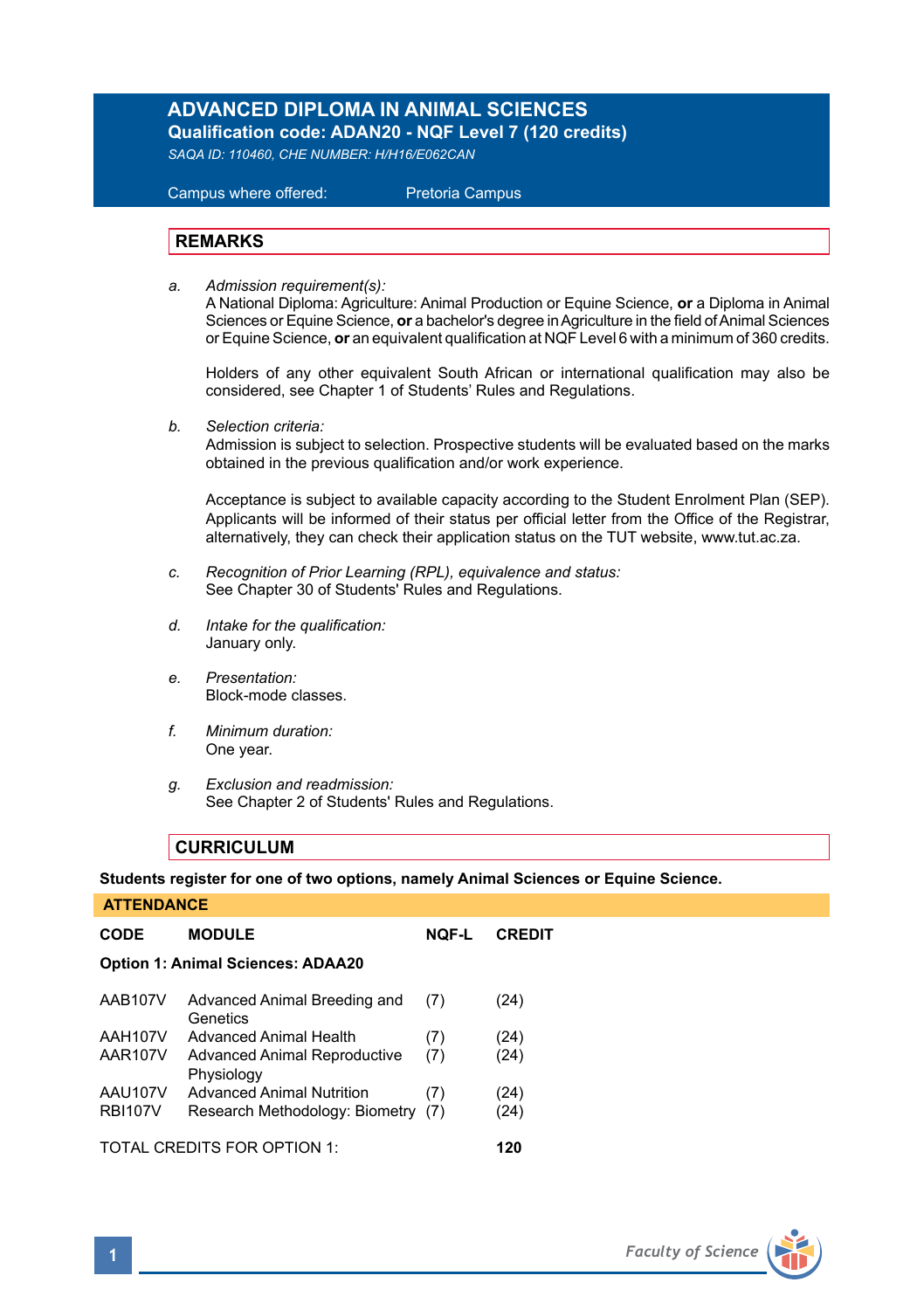# **Option 2: Equine Science: ADEQ20**

| AAB107V                    | Advanced Animal Breeding and<br>Genetics                       | (7) | (24) |
|----------------------------|----------------------------------------------------------------|-----|------|
| AAU107V                    | <b>Advanced Animal Nutrition</b>                               | (7) | (24) |
| AEH107V                    | Advanced Equine Health Care                                    | (7) | (24) |
| AER107V                    | <b>Advanced Equine Reproductive</b><br>and Exercise Physiology | (7) | (24) |
| <b>RBI107V</b>             | Research Methodology: Biometry (7)                             |     | (24) |
| TOTAL CREDITS FOR OPTION 2 |                                                                |     |      |

# **MODULE INFORMATION (OVERVIEW OF SYLLABUS)**

The syllabus content is subject to change to accommodate industry changes. Please note that a more detailed syllabus is available at the Department or in the study guide that is applicable to a particular module. At time of publication, the syllabus content was defined as follows:

# **A**

## **ADVANCED ANIMAL BREEDING AND GENETICS (AAB107V) 1 X 3-HOUR PAPER** *(Module custodian: Department of Animal Sciences)*

Integrated knowledge of Mendelian Genetics, Population Genetics, Quantitative Genetics, and Molecular Genetics as well as an ability to apply and evaluate the key terms, concepts, facts, principles, rules and theories thereof as applied to the related fields of study. (Total Tuition Time: ± 240 hours)

# **ADVANCED ANIMAL HEALTH (AAH107V) 1 X 3-HOUR PAPER**

*(Module custodian: Department of Animal Sciences)*

Integrated knowledge animal health and legal framework, effects of climate change on heat stress and animal health, causes, symptoms, treatment and prevention of animal diseases for different species as well as an ability to apply and evaluate the key terms, concepts, facts, principles, rules and theories as applied to the related fields of study. (Total Tuition Time: ± 240 hours)

# **ADVANCED ANIMAL NUTRITION (AAU107V) 1 X 3-HOUR PAPER**

# *(Module custodian: Department of Animal Sciences)*

Integrated knowledge of animal feeding and nutrition, ruminal and hindgut fermentation, nutrients and their metabolism, feedstuffs, nutritional requirements and ration formulation for different species as well as ability to apply and evaluate the key terms, concepts, facts, principles, rules and theories thereof as applied to the related fields of study. (Total Tuition Time: ± 240 hours)

# **ADVANCED ANIMAL REPRODUCTIVE PHYSIOLOGY (AAR107V) 1 X 3-HOUR PAPER**

# *(Module custodian: Department of Animal Sciences)*

Integrated knowledge of male and female reproductive organs, advanced anatomy, function and regulation of male and female hormones, semen collection techniques, assisted reproductive technologies, oestrus synchronisation and embryo transfer technologies as well as an ability to apply and evaluate the key terms, concepts, facts, principles, rules and theories thereof as applied to the related fields of study. (Total Tuition Time: ± 240 hours)

# **ADVANCED EQUINE HEALTH CARE (AEH107V) 1 X 3-HOUR PAPER**

### *(Module custodian: Department of Animal Sciences)* Integrated knowledge of inflammation (pathophysiology and recent developments in therapy), infectious diseases and drug resistances, gastrointestinal problems, respiratory conditions, dehydration and shock in sport horses, fertility problems, developmental and degenerative joint diseases in sports horses, disciplinerelated sports injuries, programs in preventative medicine, drugs and medication as well as an ability to apply and evaluate the key terms, concepts, facts, principles, rules and theories of as applied to the related fields of study. (Total Tuition Time: ± 240 hours)